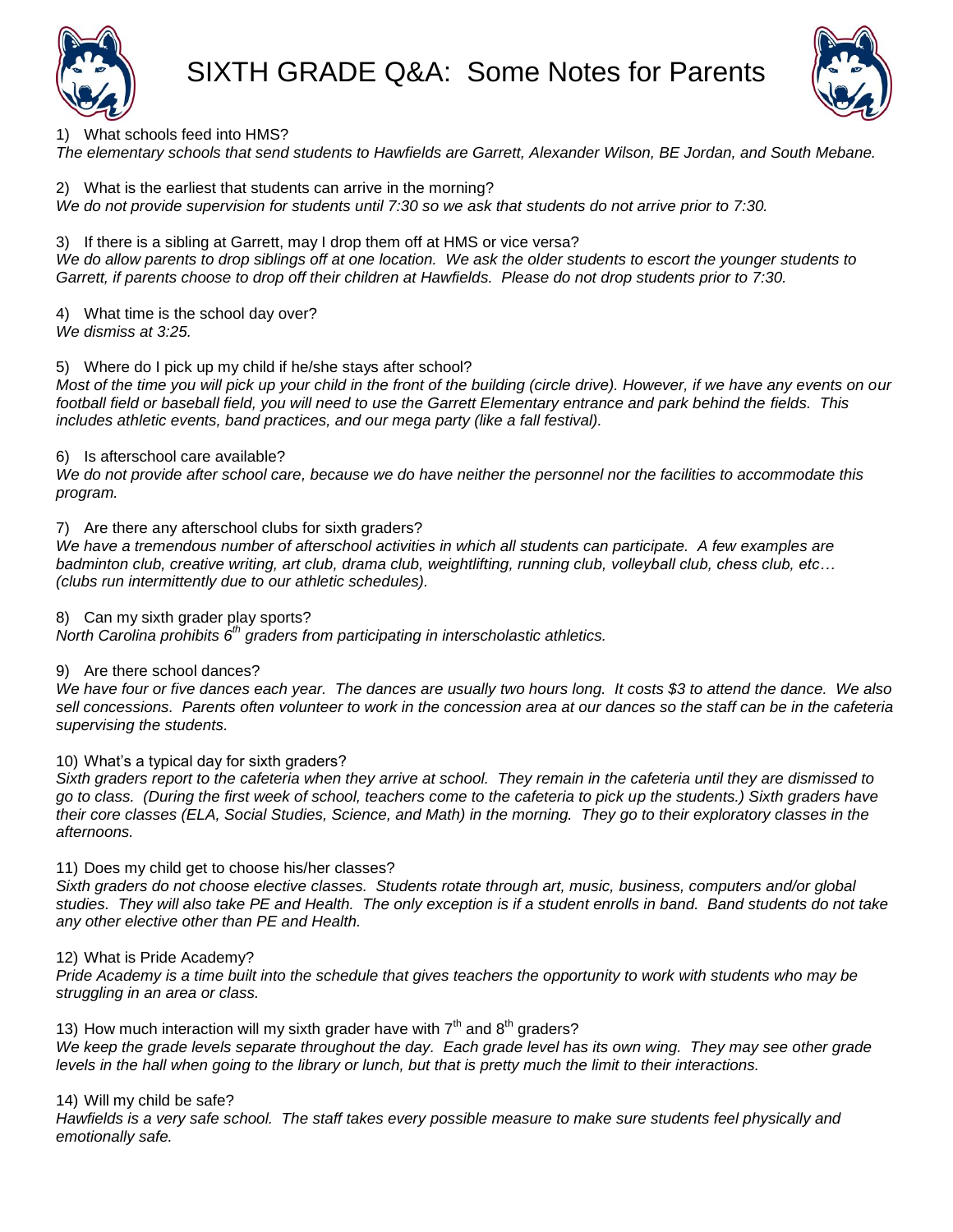## 15) What are ISS and Choices?

*ISS stands for in-school suspension. Students may be assigned to ISS as an alternative to out-of-school suspension for some infractions to the code of conduct. "Choices" is ISS for only part of a school day. Teachers sometimes will send a student to "Choices" for the remainder of the period if the student is not following classroom rules.*

16) What does it mean when my student gets a signature?

We are implementing the Positive Behavior Intervention Support program. Students have an infraction log in the middle *of their planner (agenda). Teachers may give students a signature for not doing homework, chewing gum, not being prepared for class, etc… Signatures result in points being deducted. Any student who earns 90% of the possible points during a grading period will earn a reward – games, prizes, etc…*

17) What does it mean when my student gets a stamp?

*Stamps are the opposite of signatures. Students can collect stamps for positive behaviors. Stamps can be exchanged occasionally for prizes.*

### 18) How is dress code different from elementary school?

*As students get older and more mature, we have to adjust the dress code. Skirts, dresses, shorts – should come to or within 3 inches of the knee. Pants must be worn at the waist. No advertisements for alcohol, tobacco, etc… are acceptable. No strapless or halter tops. Straps must be at least 3 fingers wide (no spaghetti straps). Our complete dress code can be found on our website.*

19) Does my child need a change of clothes for PE? *We do ask that students change into appropriate workout clothing for PE – shorts, sweatpants, t-shirts, and tennis shoes.*

### 20) Are there lockers at HMS?

*The only lockers that are available are in the gym and used only for PE. Students will carry their personal items with them during the school day.*

21) What are the options for lunch (i.e. – cost, dollar bar, microwaves, etc.)? *Students can choose from the regular lunch at the regular price or they may purchase from the "dollar" bar. Items cost anywhere from \$1.00 to \$3.00 and include things such as chips, Gatorade, pizza, cookies, etc….*

22) How will I know my child is out of lunch money?

*The cashiers will tell your child. You will also receive a phone call if your child borrows lunch money. Any student who owes lunch money will not be allowed to participate in trips, athletic events, dances, etc…*

23) Is my child allowed to bring drinks from home?

*Yes, if it is part of the lunch they bring from home. No, if they are purchasing lunch in the cafeteria. One exception is that some teachers allow students to have water bottles. We ask that the bottles the students bring be clear water bottles.*

24) What supplies do I really need to buy?

*We will post a suggested list on our webpage near the end of the school year. The basics of paper and pencil are for sure. Each team also will give you a list of needed supplies at our Open House in August.* 

25) Will I get to meet my child's teachers before school starts? *Yes, you will have the opportunity to meet your child's teachers and tour the school at Open House in August.*

26) Where can I get more information regarding school policies?

*The HMS website (http://ham.abss.k12.nc.us) is a great place to find answers to many questions. If you can't find the answer there, please mail Ms. Walker or a counselor.*

### 27) What is HAB?

*Hawfields Academic Boosters is the parent organization that supports students and staff at the middle school. The group collects Box Tops for Education and Coke Rewards, holds monthly dessert raffles where the staff members win treats, organizes monthly restaurant nights, and more. Parent support is vital to your child's academic success throughout his/her entire school career.*

## 28) How can I get involved?

*There are many opportunities throughout the school year (and even some over the summer) to help make a difference, ranging from lending a hand on campus, volunteering, sending in items, etc. The need for your talents does not stop when your children leave elementary school. If you would like to get involved with the parent group, contact them at HMSHAB@yahoo.com.*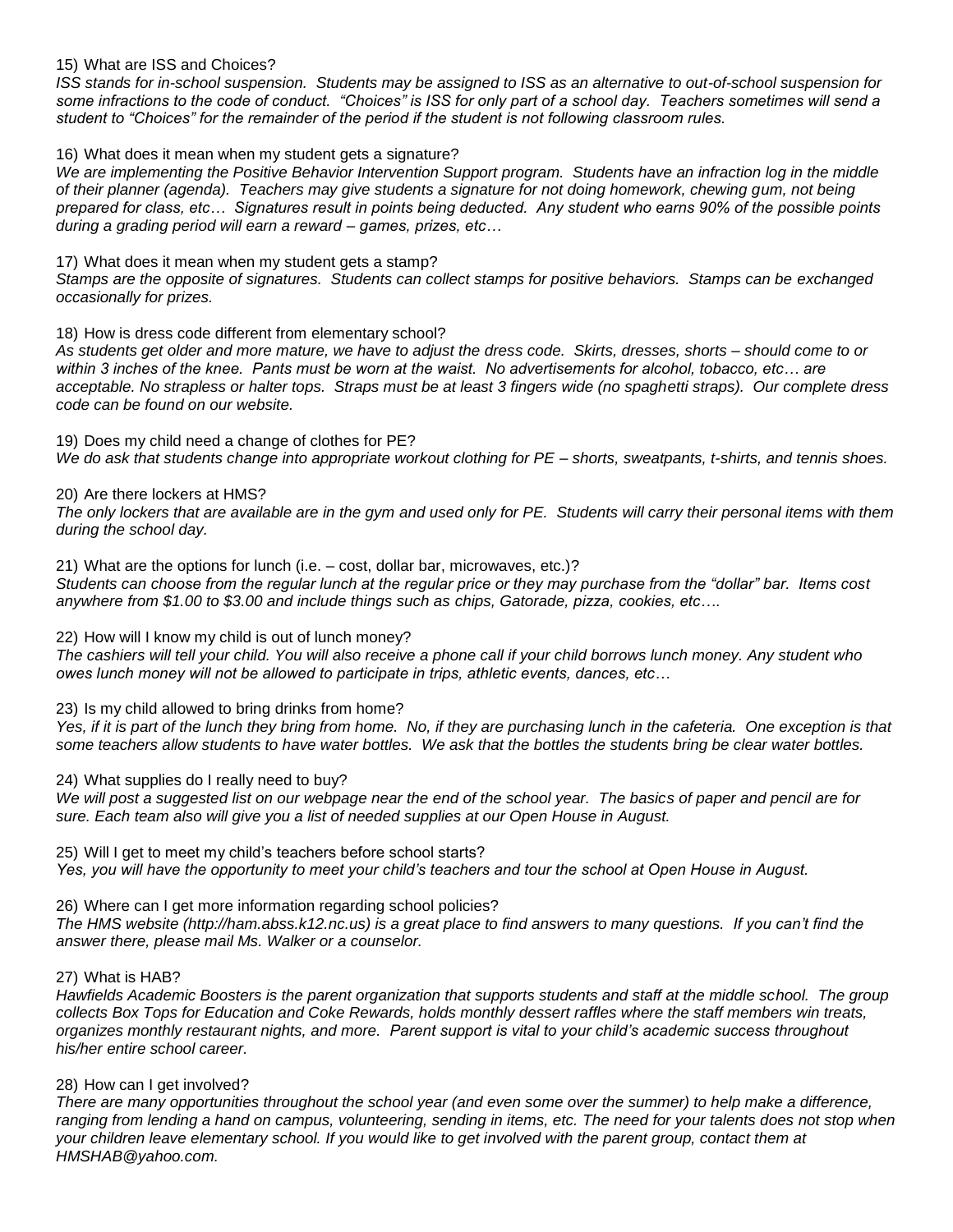

PREGUNTAS Y RESPUESTAS PARA EL SEXTO GRADO:



Algunas Notas para los Padres

1) ¿Cuáles escuelas envían sus estudiantes a la Escuela Secundaria Hawfields (HMS por sus siglas en inglés)? *Las escuelas primarias que envían a sus estudiantes a la Escuela Secundaria Hawfields son Garrett, Alexander Wilson, BE Jordan y South Mebane.*

2) ¿Cuán temprano los estudiantes pueden llegar por la mañana? *No proveemos supervisión para los estudiantes hasta las 7:30, así que le pedimos que los estudiantes no lleguen antes de las 7:30*

3) ¿Si el estudiante tiene un hermano(a) en Garrett, puedo dejarlo en HMS o viceversa? *Permitimos que los padres dejen a los niños en un lugar. Si los padres deciden dejar a los niños en Hawfields, le pedimos al hermano(a) mayor que escolte al estudiante menor a Garrett. Por favor no deje a los niños antes de las 7:30.* 

4) ¿A qué hora termina el día escolar? *Despedimos a las 3:25.*

5) ¿Dónde puedo recoger a mi hijo(a) si él/ella se queda después de la escuela?

*La mayoría de las veces usted recogerá a su hijo(a) en el frente del edificio (carretera en forma de círculo). Sin embargo, si tenemos algún evento en nuestro campo de fútbol o en el campo de béisbol, usted tendrá que usar la entrada de la Escuela Primaria Garrett y estacionar detrás de los campos. Esto incluye eventos atléticos, prácticas de la banda y nuestra mega-fiesta (como el festival de otoño).* 

6) ¿Está disponible el cuidado de niños después de la escuela?

*No proporcionamos cuidado de niños después de la escuela, porque no tenemos ni el personal ni las instalaciones para acomodar este programa.* 

## 7) ¿Hay algún para los estudiantes de sexto grado después de la escuela?

*Tenemos un gran número de actividades después de la escuela en la que todos los estudiantes pueden participar. Algunos ejemplos son el club de bádminton, la escritura creativa, el club de arte, el club de teatro, entrenamiento con pesas, club de corredores, club de voleibol, club de ajedrez, etc…* 

*(los clubes funcionan intermitentemente debido a nuestros horarios de atletismo).* 

### 8) ¿Puede mi hijo(a) de sexto grado participar en los deportes?

*El estado de Carolina del Norte prohíbe que los estudiantes de sexto grado participen en actividades inter-escolares.*

### 9) ¿Hay bailes escolares?

*Tenemos cuatro o cinco bailes cada año. Los bailes duran generalmente dos horas. El costo es de \$3 para asistir al baile. También quioscos de ventas de golosinas. Los padres a menudo se ofrecen para trabajar en el quiosco de ventas en nuestros bailes para que el personal pueda estar en la cafetería supervisando a los estudiantes.* 

### 10) ¿Cómo es un día típico para los estudiantes de sexto grado?

*Los estudiantes de sexto grado se reportan a la cafetería cuando llegan a la escuela. Permanecen en la cafetería hasta que se les indique que vayan a su clase. (Durante la primera semana de clases, los maestros vienen a la cafetería a recoger a los estudiantes.) Los estudiantes de sexto grado tienen sus clases principales (Inglés/Artes del Lenguaje, Estudios Sociales, Ciencias y Matemáticas) en la mañana. Van a sus clases exploratorias en las tardes.* 

11) ¿Puede mi hijo(a) escoger sus clases?

*Los estudiantes de sexto grado no escogen sus clases electivas. Los estudiantes rotan a través de la clase de arte, música, negocio, computadora y/o estudios globales. También tomarán clases de educación física y de la salud. La única excepción es si el estudiante se inscribe en la banda. Los estudiantes de la banda no toman otra clase electiva que no sea educación física y la salud.* 

## 12) ¿Qué es Pride Academy?

*Pride Academy es un tiempo integrado en el horario que le da la oportunidad a los maestros de trabajar con los estudiantes que tengan dificultades en un área o en una clase.* 

13) ¿Cuánta interacción tendrá mi estudiante de sexto grado con los estudiantes de 7<sup>mo</sup> y 8<sup>vo</sup> grado?

*Mantenemos los niveles de grados separados durante todo el día. Cada nivel de grado tiene su propia ala del edificio. Es posible que vean a los estudiantes de otros niveles de grado en el pasillo cuando vayan a la biblioteca o al almuerzo, pero eso sería más o menos la máxima interacción que tengan.* 

## 14) ¿Estará mi hijo(a) seguro?

*Hawfields es una escuela muy segura. El personal toma todas las medidas posibles para asegurar que los estudiantes se sientan físicamente y emocionalmente seguros.* 

15) ¿Qué es ISS y Choices?